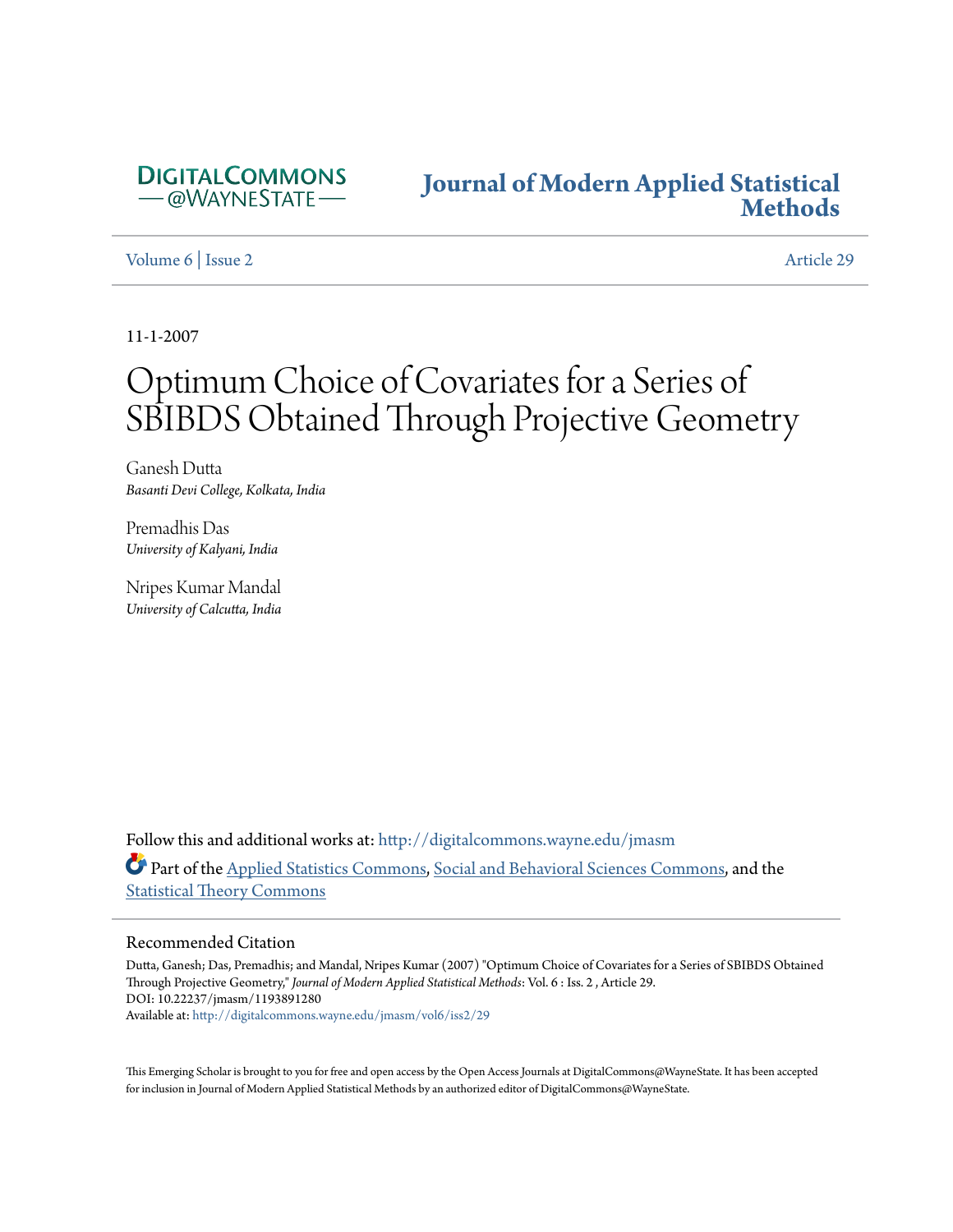## *Early Scholars*  Optimum Choice Of Covariates For A Series Of SBIBDS Obtained Through Projective Geometry

| Ganesh Dutta         | Premadhis Das         | Nripes Kumar Mandal    |
|----------------------|-----------------------|------------------------|
| Basanti Devi College | University of Kalyani | University of Calcutta |
| Kolkata, India       | India                 | India                  |

A block design set up is considered in presence of a number of controllable covariates. The problem is that of choosing the values of the covariates so that for a given block design, it is optimum in the sense of attaining minimum variance for the estimation of each of the covariate parameters. In case of incomplete block designs, the choice of the values of the covariates depends heavily on the allocation of treatments to the plots of blocks; more specifically on the method of construction of the incomplete block design. In this paper the situation where the block design is a member of the complementary series of balanced incomplete block design (BIBD) with parameters  $b = v = s^{N}+s^{N-1}+...+s+1$ ,  $r = k = s^{N}$ ,  $\lambda = s^{N} - s^{N-1}$  of symmetric balanced incomplete block design (SBIBD) obtained through projective geometry is considered.

AMS Subject Classification: Primary 62K05; Secondary 62K10.

Key words: block designs, projective geometry, covariates, optimal design, Hadamard matrices.

## Introduction

The following non stochastic controllable covariates model in a block design set up

$$
(Y, \mu 1 + X_1 \beta + X_2 \tau + Z \gamma, \sigma^2 I) \qquad (1)
$$

is considered, where  $\mu$  is the intercept term,  $\sigma^2$  is the common variance of the observations,  $β$  is the vector of block effects of order  $b \times 1$ ,  $\tau$  is the vector of treatment effects of order  $v \times 1$ ,  $\gamma$  is the vector of covariate effects of order c×1 and Y is

Ganesh Dutta is a Lecturer of Statistics in Basanti Devi College, pursuing the Ph.D. in Statistics from the University of Calcutta, Kolkata, India. Premadhis Das is a Professor in the Department of Statistics, University of Kalyani. Nripes Kumar Mandal is a Professor in the Department of Statistics, University of Calcutta, email: nripes@gmail.com.

the uncorrelated observation vector of order  $n \times 1$ ;  $X_1$ ,  $X_2$  are the incidence matrices of block effects, treatment effects respectively and Z is a design matrix of covariate effects.

For the covariates, without loss of generality, the (location-scale)- transformed version:  $|z_{ii}| \le 1$  is assumed. It is evident that for orthogonal estimation of treatment and block effect contrasts on one hand and covariate effects on the other, the following condition must be satisfied.

$$
Z'X_1 = 0, \qquad Z'X_2 = 0 \qquad (2)
$$

For most efficient estimation of each of the regression parameters the following condition must hold (Pukelsheim, 1993)

$$
Z'Z = nI_c.
$$
 (3)

This means that all the elements in each column of Z must be  $\pm 1$ , and the columns must be mutually orthogonal.

In the block design set up, the optimum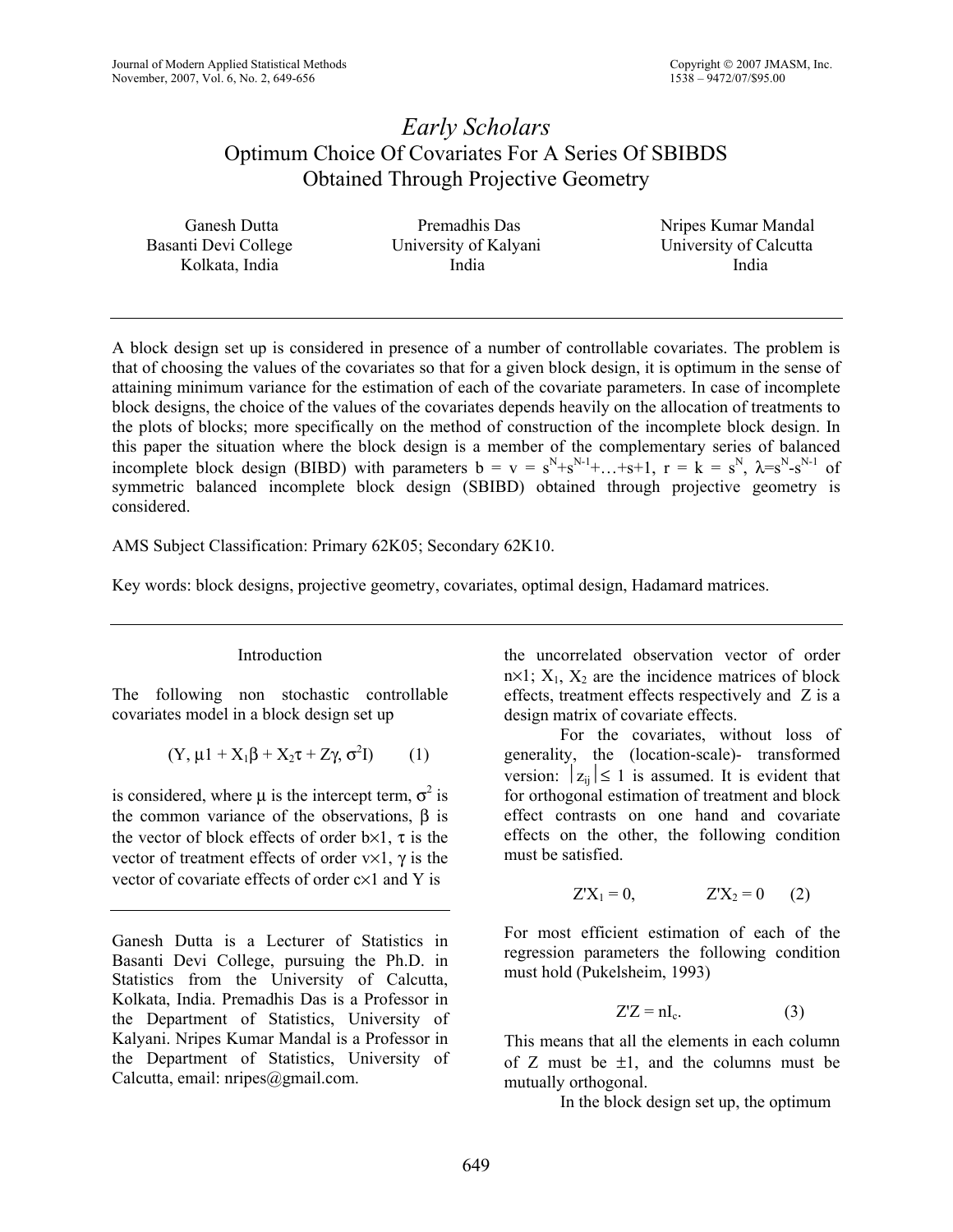properties of randomized block design (RBD) and BIBD with respect to a class of optimality criteria for the estimation of treatment effects are well known (see e.g., Shah & Sinha, 1989). The choice of covariates in a design set up was earlier considered by Troya (1982a, 1982b), Liski et al (2002), Das et al. (2003), Dutta (2004), Rao et al. (2006) and others. Troya (1982a, 1982b) first considered the problem of choice of the levels of the covariates, i.e., Z matrix in a completely randomized design (CRD) model. Das et al. (2003) extended it to the set up of RBD and some series of BIBDs. As mentioned earlier, the choice of covariate values depends heavily on the block design set up as is evidenced from (2). In the case of incomplete block designs, the allocation of treatments to the plots of the blocks depends on the method of construction of designs. Das et al. (2003) considered symmetric balanced incomplete block design (SBIBDs) with parameters b=v,  $r=k$ ,  $\lambda$  constructed through Bose's difference method and some BIBDs with repeated blocks. Dutta (2004) also considered some series of BIBDs obtained through Bose's difference technique together with some arbitrary BIBDs. However, as is well known, there are different methods of construction leading to different series of BIBDs and the choice of the Z matrices also varies from series to series. Here, the problem of choice of Z for the series of complements of SBIBDs, which are obtained through Projective Geometry, is considered. It may be mentioned in this connection that in the series considered in the previous works (Das et al., 2003, Dutta, 2004), the layouts have cyclical pattern which simplified the choice of Z. However, the series of SBIBDs considered here do not have the above cyclical property. Following Das et al. (2003), each column of the Z matrix is transformed to a W-matrix where the element in the  $i<sup>th</sup>$  row and  $j<sup>th</sup>$  column of  $W^{(s)}$  is (s) ij  $z_{ij}^{(s)}$ ;  $z_{ij}^{(s)}$  being the element of Z corresponding to  $j<sup>th</sup>$  treatment in  $i<sup>th</sup>$  block of the design for the s<sup>th</sup> covariate. Corresponding to the block and treatment classification, conditions (2) and (3) in terms of W-matrices reduce to:

 $(C_1)$  Each W-matrix has all column-sums equal to zero;

 $(C_2)$  Each W-matrix has all row-sums equal to zero;

 $(C_3)$  The grand total of all the entries in the Hadamard product (vide Rao, 1973) of any two distinct W-matrices reduces to zero.

In a BIBD set up with parameters v,b,r,k and  $\lambda$ , W-matrix of order b $\times v$  can be constructed from the incidence matrix of the BIBD by placing judiciously  $\pm 1$ 's in the non-zero kpositions in every row and in the non-zero r positions in every column such that each Wmatrix satisfies conditions  $C_1$ ,  $C_2$  and  $C_3$ mentioned above. The paper is organized as follows: In Section 2 an outline of the construction of BIBDs through PG(N,s) and a method of partitioning of the blocks into different sets useful for the choice of W-matrices are given and in Section 3 methods of constructing optimum W-matrices by using sets described in Section 2 have been considered

### BIBDs through Projective Geometry: Partitioning of blocks

 With the help of the Galosis field GF(s), a finite projective geometry of N dimensions, to be written as  $PG(N, s)$ , where  $s = p^n$ , p is a prime number and n is any positive integer, can be constructed. Any ordered set of (N+1) elements  $(x_0, x_1, \ldots, x_N)$  where the x<sub>i</sub>'s belong to GF(s) and are not simultaneously zero, is called a point of the projective geometry  $PG(N, s)$ . It is known that the number of points in  $PG(N,s)$  is equal to

 $s - 1$  $(N,0,s) = \frac{s^{N+1}-1}{s}$ −  $\phi(N,0,s) = \frac{s^{N+1} - s}{s}$ and the number of m-

flats is equal to  $\phi(N,m,s)$  where

$$
\phi(N,m,s) = \frac{(s^{N+1}-1)(s^N-1)...(s^{N-m+1}-1)}{(s^{m+1}-1)(s^m-1)...(s-1)}
$$

By making correspondence between points and m-flats of PG(N,s) with varieties and blocks respectively, a BIBD with parameters  $v =$  $\phi(N,0,s)$ ,  $b = \phi(N,m,s)$ ,  $r = \phi(N-1, m-1, s)$ ,  $k =$  $\phi(m,0,s)$ ,  $\lambda = \phi(N-2, m-2, s)$  can be obtained (cf. Bose, 1939). The following series of SBIBDs with m=N-1 has parameters

$$
b = v = s^{N} + s^{N-1} + \ldots + s + 1, r = k = s^{N-1} + \ldots + s + 1,
$$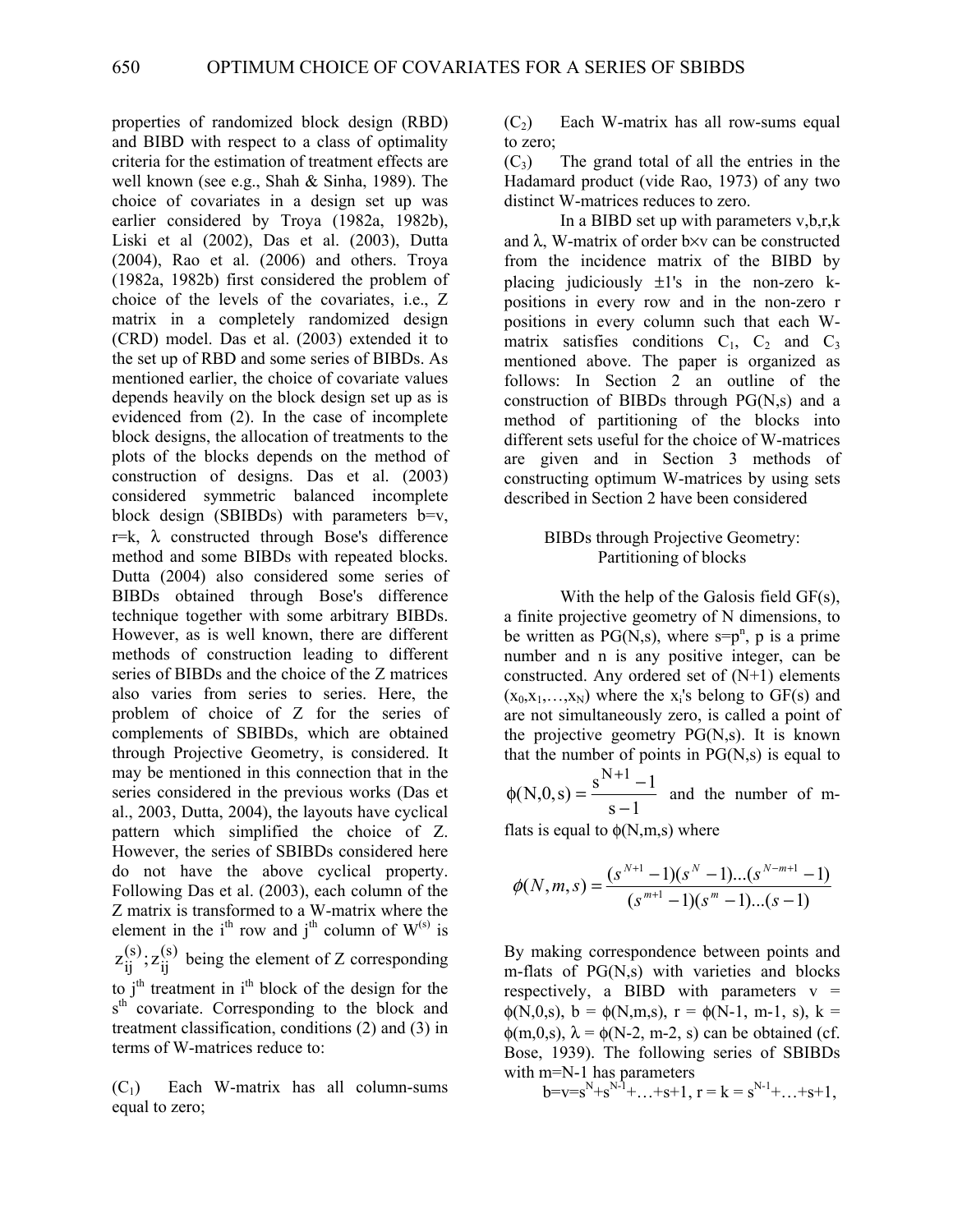$$
\lambda = s^{N-2} + s^{N-3} + \ldots + s + 1. \tag{4}
$$

The complementary SBIBD of (4) has the parameters

$$
b = v = s^{N} + s^{N-1} + ... + s + 1,
$$
  
\n
$$
r = k = s^{N}, \lambda = s^{N} - s^{N-1}.
$$
\n(5)

It is mentioned above that the choice of the levels of the covariates in BIBD set up depends on the method of its construction and the maximum number of covariates satisfying  $(2)-(3)$  varies from series to series.

The blocks of the SBIBD are partitioned into  $(s^{N-1} + s^{N-3} + ... + s^2 + 1)$  (=t, say) disjoint sets; each set containing (s+1) blocks such that the portion of the incidence matrix of the complementary design corresponding to each set conforms to that of the incidence matrix of an RBD with suitable parameters. This fact has been used for the choice of the Z matrix.

 It is to be noted that the number of (N-1) flats passing through a particular (N-2)-flat is the number of (N-1)-flats on which a particular (N-2)-flat lies. This number is given by  $\phi(1,0,s)$  =  $s+1$ . Such  $(s+1)$ ,  $(N-1)$ -flats passing through a particular (N-2)-flat can be obtained as follows:

Consider an  $(N-2)$ -flat of PG $(N,s)$  given by

$$
a'x=0, b'x=0
$$
 (6)

where, a' and b' are two row vectors of a matrix A of order  $2\times(N+1)$  with elements from GF(s) such that rank  $(A)=2$ .

The  $(s+1)$ ,  $(N-1)$ -flats containing the same (N-2)-flat in (6), are given by  $(\lambda_1 a' + \lambda_2 b')x = 0$ ;  $(\lambda_1, \lambda_2) \neq (0, 0)$  and  $(\lambda_1, \lambda_2) =$  $\rho(\lambda_1, \lambda_2)$  where,  $\rho$  is a non-zero element of GF(s). If N is odd, then the full set of  $\phi(N, N-1)$ , s), (N-1)-flats can be partitioned into

$$
\frac{\phi(N, N-1, s)}{s+1} = \frac{s^{N+1} - 1}{(s+1)(s-1)}
$$

$$
= (s^{N-1} + s^{N-3} + \dots + s^2 + 1)
$$

sets each containing  $(s+1)$ ,  $(N-1)$ -flats having a common (N-2)-flat. It is clear that the

 $\frac{(N, N-1, s)}{s+1}$ ,  $(N-1)$ *s*  $\frac{\phi(N, N-1, s)}{s}$ ,  $(N-1)$ -flats passing through

a particular (N-2)-flat are disjoint. As the blocks correspond to (N-1)-flats, through one to one correspondence, partition the blocks into  $(s^{N-1})$  $+s^{N-3}$ +...+s<sup>2</sup>+1) disjoint sets each containing (s+1) blocks. It will be clear from the following two examples covering both the situations where s is prime or prime power.

Example 1:  $N=3$ ,  $m=2$ ,  $s=2$ . There are 15 blocks which can be partitioned into 5 sets each of size 3 as mentioned above.

| $x_0 = 0$             | $x_1 = 0$                   | $x_2 = 0$             |
|-----------------------|-----------------------------|-----------------------|
| $S_1: x_1 + x_2 = 0$  | $S_2: x_0 + x_3 = 0$        | $S_3: x_1 + x_3 = 0$  |
| $x_0 + x_1 + x_2 = 0$ | $x_0 + x_1 + x_3 = 0$       | $x_1 + x_2 + x_3 = 0$ |
| $x_3 = 0$             | $x_0 + x_1 = 0$             |                       |
| $S_4: x_0 + x_2 = 0$  | $S_5: x_2 + x_3 = 0$        |                       |
| $x_0 + x_2 + x_3 = 0$ | $x_0 + x_1 + x_2 + x_3 = 0$ |                       |

It is to be noted that only two equations in each set  $S_i$  are independent and these can conveniently be represented as  $Ax=0$ . It is clear that the choice of A matrix in  $S_1$  is given by:

$$
A = \begin{pmatrix} 1 & 0 & 0 & 0 \\ 0 & 1 & 1 & 0 \end{pmatrix}.
$$

The choice of A matrices for other S's are obvious.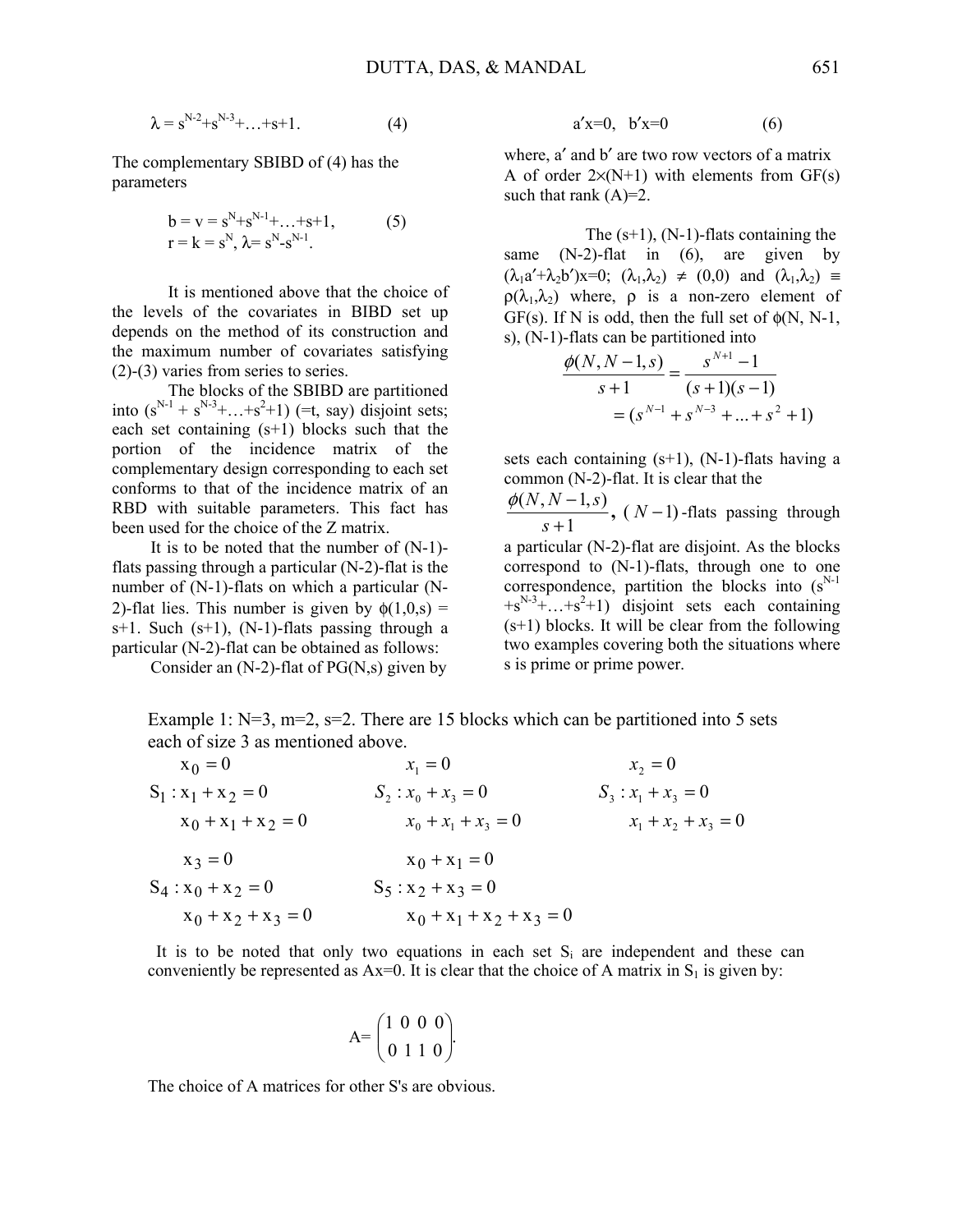Example 2:  $N=3$ ,  $m=2$  and  $s=2<sup>2</sup>$ . There are 85 blocks which can be partitioned into 17 sets each of size 5.

Let the elements of GF(2<sup>2</sup>) be  $\alpha_0=0$ ,  $\alpha_1=1$ ,  $\alpha_2=x$ ,  $\alpha_3=1+x$ ; x being a primitive element of GF(2<sup>2</sup>). Then the 17 sets are:

$$
x_0 = 0
$$
\n
$$
x_1 = 0
$$
\n
$$
x_2 = 0
$$
\n
$$
x_3 = 0
$$
\n
$$
x_1 + x_3 = 0
$$
\n
$$
x_0 + \alpha_2 x_1 = 0
$$
\n
$$
x_0 + \alpha_3 x_1 = 0
$$
\n
$$
x_1 + \alpha_3 x_2 = 0
$$
\n
$$
x_0 + \alpha_2 x_2 = 0
$$
\n
$$
x_1 + \alpha_3 x_3 = 0
$$
\n
$$
x_1 + \alpha_2 x_2 = 0
$$
\n
$$
x_1 + \alpha_3 x_3 = 0
$$
\n
$$
x_1 + \alpha_3 x_2 = 0
$$
\n
$$
x_1 + \alpha_2 x_2 = 0
$$
\n
$$
x_1 + \alpha_3 x_3 = 0
$$
\n
$$
x_1 + \alpha_3 x_2 = 0
$$
\n
$$
x_1 + \alpha_2 x_2 = 0
$$
\n
$$
x_1 + \alpha_3 x_2 = 0
$$
\n
$$
x_1 + \alpha_3 x_2 = 0
$$
\n
$$
x_1 + \alpha_2 x_3 = 0
$$
\n
$$
x_1 + \alpha_2 x_3 = 0
$$
\n
$$
x_1 + \alpha_2 x_3 = 0
$$
\n
$$
x_1 + \alpha_2 x_3 = 0
$$
\n
$$
x_1 + \alpha_2 x_3 = 0
$$
\n
$$
x_1 + \alpha_2 x_3 = 0
$$
\n
$$
x_1 + \alpha_2 x_3 = 0
$$
\n
$$
x_0 + \alpha_2 x_1 + \alpha_3 x_2 + \alpha_3 x_3 = 0
$$
\n
$$
x_0 + \alpha_2 x_1 + \alpha_3 x_2 + \alpha_3 x_3 = 0
$$
\n
$$
x_0 + \alpha_2 x_1 + \alpha_3 x_2 + \alpha_3 x_3 = 0
$$
\n
$$
x_0 + \alpha_2 x_3 = 0
$$
\n
$$
x_0 + \alpha_2 x_3 = 0
$$
\n
$$
x_0
$$

$$
x_0 + \alpha_3 x_3 = 0
$$
  
\n
$$
x_1 + \alpha_2 x_2 + \alpha_3 x_3 = 0
$$
  
\n
$$
S_8 : x_0 + x_1 + \alpha_2 x_2 = 0
$$
  
\n
$$
x_0 + x_2 + x_3 = 0
$$
  
\n
$$
S_9 : x_0 + x_1 + x_3 = 0
$$
  
\n
$$
x_0 + x_2 + x_3 = 0
$$
  
\n
$$
S_9 : x_0 + x_1 + x_3 = 0
$$
  
\n
$$
x_0 + \alpha_2 x_1 + \alpha_3 x_2 + x_3 = 0
$$
  
\n
$$
x_0 + \alpha_2 x_1 + \alpha_3 x_2 + x_3 = 0
$$
  
\n
$$
x_0 + \alpha_2 x_1 + \alpha_3 x_2 + x_3 = 0
$$

$$
x_0 + \alpha_2 x_2 + \alpha_3 x_3 = 0
$$
  
\n
$$
x_1 + \alpha_2 x_2 = 0
$$
  
\n
$$
S_{10} : x_0 + x_1 + \alpha_3 x_3 = 0
$$
  
\n
$$
x_0 + \alpha_3 x_2 + \alpha_2 x_3 = 0
$$
  
\n
$$
S_{11} : x_0 + x_1 + \alpha_2 x_3 = 0
$$
  
\n
$$
x_0 + \alpha_2 x_1 + \alpha_3 x_2 = 0
$$
  
\n
$$
x_0 + \alpha_2 x_1 + \alpha_2 x_3 = 0
$$
  
\n
$$
x_0 + \alpha_3 x_1 + \alpha_2 x_3 = 0
$$
  
\n
$$
x_0 + \alpha_3 x_1 + \alpha_2 x_2 + \alpha_3 x_3 = 0
$$
  
\n
$$
x_0 + \alpha_3 x_1 + x_2 + \alpha_2 x_3 = 0
$$

.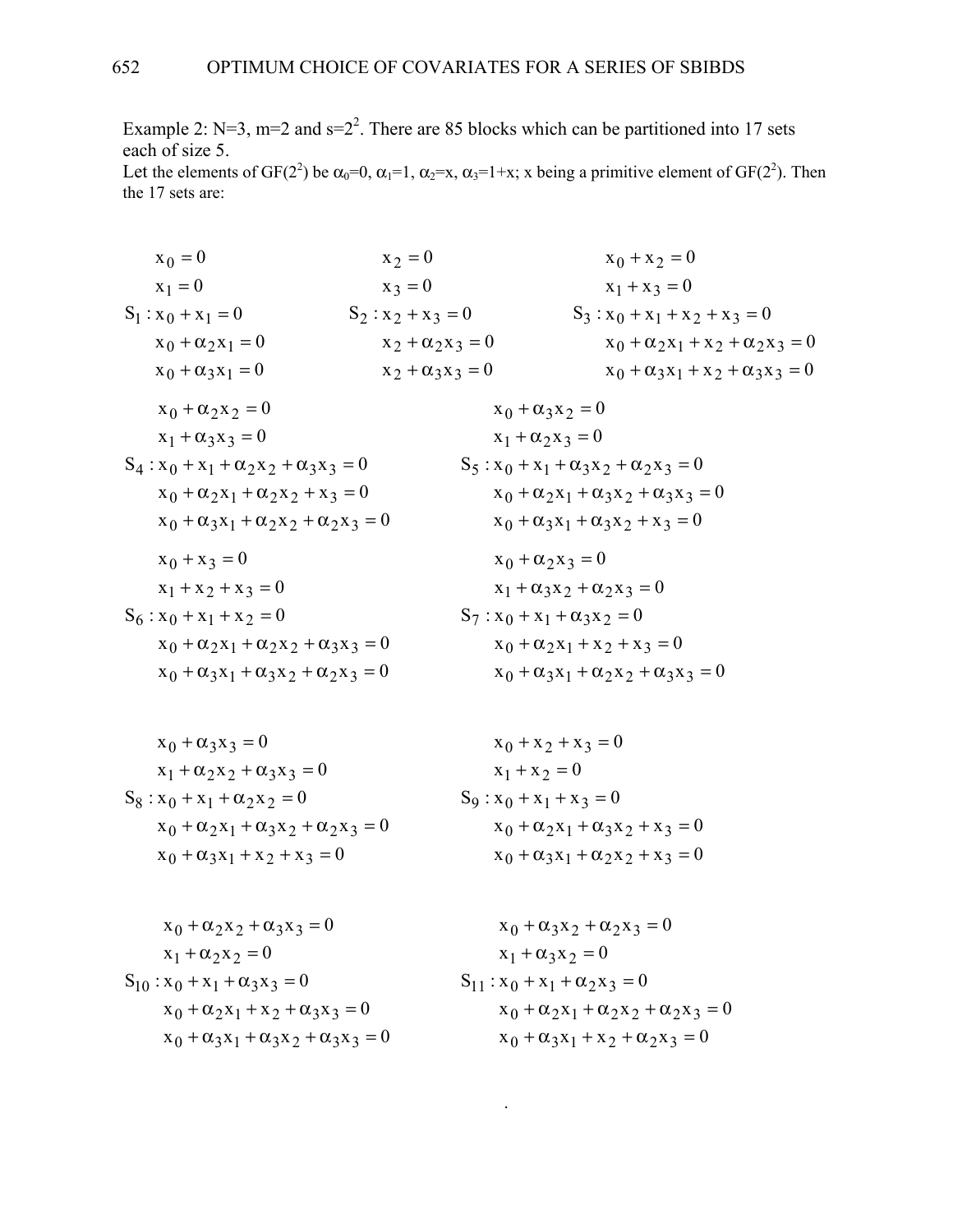Example 2 (cont.) N=3, m=2 and  $s=2<sup>2</sup>$ . There are 85 blocks which can be partitioned into 17 sets each of size 5.

$$
x_0 + \alpha_3 x_2 + \alpha_3 x_3 = 0
$$
  
\n
$$
x_1 + \alpha_2 x_2 + x_3 = 0
$$
  
\n
$$
S_{12} : x_0 + x_1 + x_2 + \alpha_2 x_3 = 0
$$
  
\n
$$
x_0 + \alpha_3 x_2 + x_3 = 0
$$
  
\n
$$
S_{13} : x_0 + x_1 + x_2 + \alpha_3 x_3 = 0
$$
  
\n
$$
x_0 + \alpha_2 x_1 + x_2 + \alpha_3 x_3 = 0
$$
  
\n
$$
x_0 + \alpha_3 x_1 + x_2 + \alpha_3 x_2 = 0
$$
  
\n
$$
x_0 + \alpha_3 x_1 + x_2 + \alpha_3 x_3 = 0
$$
  
\n
$$
x_0 + \alpha_3 x_1 + x_3 = 0
$$

$$
x_0 + x_2 + \alpha_3 x_3 = 0
$$
  
\n
$$
x_1 + \alpha_2 x_2 + \alpha_3 x_3 = 0
$$
  
\n
$$
S_{14} : x_0 + x_1 + \alpha_3 x_2 + x_3 = 0
$$
  
\n
$$
x_0 + x_2 + \alpha_2 x_3 = 0
$$
  
\n
$$
S_{15} : x_0 + x_1 + \alpha_2 x_2 + x_3 = 0
$$
  
\n
$$
S_{15} : x_0 + x_1 + \alpha_2 x_2 + x_3 = 0
$$
  
\n
$$
x_0 + \alpha_2 x_1 + \alpha_3 x_3 = 0
$$
  
\n
$$
x_0 + \alpha_2 x_1 + \alpha_3 x_3 = 0
$$
  
\n
$$
x_0 + \alpha_3 x_1 + \alpha_3 x_2 = 0
$$

$$
x_0 + \alpha_2 x_2 + x_3 = 0
$$
  
\n
$$
x_1 + x_2 + \alpha_2 x_3 = 0
$$
  
\n
$$
S_{16} : x_0 + x_1 + \alpha_3 x_2 + \alpha_3 x_3 = 0
$$
  
\n
$$
x_0 + \alpha_3 x_2 + x_3 = 0
$$
  
\n
$$
S_{17} : x_0 + x_1 + \alpha_2 x_2 + \alpha_3 x_3 = 0
$$
  
\n
$$
S_{18} : x_0 + x_1 + \alpha_2 x_2 + \alpha_3 x_3 = 0
$$
  
\n
$$
S_{19} : x_0 + x_1 + \alpha_2 x_2 + \alpha_2 x_3 = 0
$$
  
\n
$$
S_{10} : x_0 + x_1 + x_2 = 0
$$
  
\n
$$
S_{10} : x_0 + x_1 + x_2 = 0
$$
  
\n
$$
S_{10} : x_0 + x_1 + x_2 = 0
$$

where  $(x_0, x_1, x_2, x_3)$  is a point of PG(3,2<sup>2</sup>). As an illustration, the choice of A matrix corresponding to  $S_1$  and  $S_4$  are given respectively by

$$
\begin{pmatrix}\n1 & 0 & 0 & 0 \\
0 & 1 & 0 & 0\n\end{pmatrix}, \quad\n\begin{pmatrix}\n1 & 0 & \alpha_2 & 0 \\
0 & 1 & 0 & \alpha_3\n\end{pmatrix}.
$$

Similarly A matrices for other  $S_i$ 's can be written.

#### Choice of Covariates

From (4), it is seen that any block of the design contains  $k = (s^{N-1} + \lambda)$  treatments and any two blocks have exactly λ treatments in common. As any two blocks of the set  $S_i$  $(i=1(1)t; t=(s^{N-1}+s^{N-3}+\ldots+s^{2}+1)),$  have the same

λ treatments common, without loss of any generality, the portion  $N_i$  of the incidence matrix corresponding to the blocks in  $S_i$  (i=1(1)t) can be written in the following form (with some rearrangement of blocks if necessary):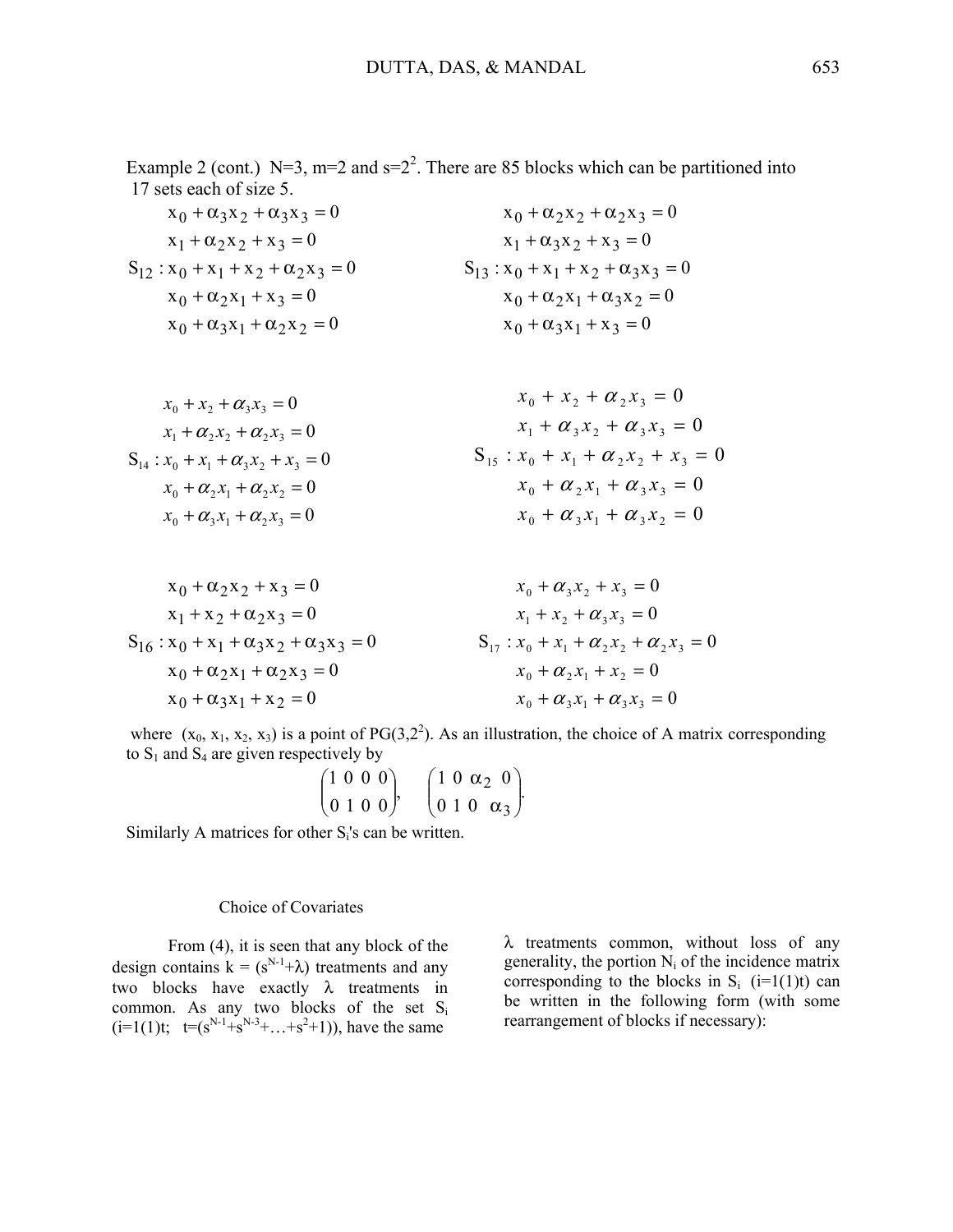$$
N_{i} = \begin{bmatrix} 1'_{s^{N-1}} & 0' & \dots & 0' & 1'_{\lambda} \\ 0' & 1'_{s^{N-1}} & \dots & 0' & 1'_{\lambda} \\ \vdots & \vdots & \vdots & \ddots & \vdots \\ 0 & 0 & \dots & \dots & \vdots \\ 0 & 0 & \dots & 1'_{s^{N-1}} & 1'_{\lambda} \end{bmatrix}^{s+bw}
$$
\n(7)

The part of the incidence matrix of the design with parameters in  $(5)$  corresponding to the part  $N_i$  of the design with parameters in (4) is obtained by replacing one's by zero's and zero's by one's in (7) and is given by :

$$
N_i^c = \begin{bmatrix} 0'_{s^{N-1}} & 1'_{s^{N-1}} & \dots & 1'_{s^{N-1}} & 0'_{\lambda} \\ 1'_{s^{N-1}} & 0'_{\lambda} & \dots & 1'_{s^{N-1}} & 0'_{\lambda} \\ \vdots & \vdots & \vdots & \ddots & \vdots \\ 0 & \dots & \vdots & \vdots & \vdots \\ 0 & \dots & \dots & \dots & \vdots \\ \vdots & \vdots & \vdots & \vdots & \vdots \\ 0 & \dots & \dots & \dots & \dots \\ 0 & \dots & \dots & \dots & \dots \\ 0 & \dots & \dots & \dots & \dots \\ 0 & \dots & \dots & \dots & \dots \\ 0 & \dots & \dots & \dots & \dots \\ 0 & \dots & \dots & \dots & \dots \\ 0 & \dots & \dots & \dots & \dots \\ 0 & \dots & \dots & \dots & \dots \\ 0 & \dots & \dots & \dots & \dots \\ 0 & \dots & \dots & \dots & \dots \\ 0 & \dots & \dots & \dots & \dots \\ 0 & \dots & \dots & \dots & \dots \\ 0 & \dots & \dots & \dots & \dots \\ 0 & \dots & \dots & \dots & \dots \\ 0 & \dots & \dots & \dots & \dots \\ 0 & \dots & \dots & \dots & \dots \\ 0 & \dots & \dots & \dots & \dots \\ 0 & \dots & \dots & \dots & \dots \\ 0 & \dots & \dots & \dots & \dots \\ 0 & \dots & \dots & \dots & \dots \\ 0 & \dots & \dots & \dots & \dots \\ 0 & \dots & \dots & \dots & \dots \\ 0 & \dots & \dots & \dots & \dots \\ 0 & \dots & \dots & \dots & \dots \\ 0 & \dots & \dots & \dots & \dots \\ 0 & \dots & \dots & \dots & \dots \\ 0 & \dots & \dots & \dots & \dots \\ 0 & \dots & \dots & \dots & \dots \\ 0 & \dots & \dots & \dots & \dots \\ 0 & \dots & \dots & \dots & \dots \\ 0 & \dots & \dots & \dots & \dots \\ 0 & \dots & \dots & \dots & \dots \\ 0 & \dots & \dots & \dots & \dots \\ 0 & \dots & \dots & \dots & \dots \\ 0 & \dots & \dots & \dots & \dots \\ 0 & \dots & \dots & \dots & \dots \\ 0 & \dots & \dots & \dots & \dots \\ 0 & \dots & \dots & \dots & \dots \\ 0 & \dots & \dots & \dots & \dots \\ 0 & \
$$

Using the structure (8) above, a method for choosing the values of the covariates optimally for the complementary design with parameters in (5) is developed.

Theorem 1:

If  $s=2^p$  where p be any positive integer,  $(s^{N-1}-1)(s-1)+(s-1)$ , W-matrices for the design with parameters in (5), where N is an odd integer can be constructed.

Proof

Because s is a power of 2, Hadamard matrices of orders  $s^{N-1}$  and s exist and can be written as follows:

$$
H_{s^{N-1}} = (h_1, \cdots, h_{s^{N-1}-1}, 1)
$$
  
\n
$$
H_s = (h_1^*, \cdots, h_{s-1}^*, 1)
$$
\n(9)

where 1' is a row vector with all elements equal to one. Again the matrix (8) can be written as

$$
N_i^c = (A_{1i}, A_{2i}, \cdots, A_{ji}, \cdots, A_{s+1i}, 0_i)
$$

where  $A_{ji}$  is the j<sup>th</sup> partitioned matrix in the j<sup>th</sup> column block of  $N_i^c$ ,  $j = 1(1)(s + 1)$ . Let the k<sup>th</sup> non-null row of  $A_{ii}$  be replaced by the  $k^{th}$  row of  $h_m^* h'_n$ ;  $k = 1(1)s$  and the resultant matrix be denoted by  $A_{ji}^*$ . The procedure for each  $A_{ji}$  is repeated with the same  $h_m^*h'_n$ . This leads to a matrix  $W_{i,m,n}^*$  with elements  $\pm 1$  satisfying the properties  $C_1$  and  $C_2$ . Using the same  $h_m^*$  and  $h_n$ different  $W_{i,m,n}^*$  's corresponding to different  $N_i^c$ 's are obtained. Now for fixed  $h_m^*$  and  $h_n$ 

⎟ ⎟ ⎟ ⎟ ⎟ ⎟ ⎟ ⎟ ⎠ ⎞ ⎜ ⎜ ⎜ ⎜ ⎜ ⎜ ⎜ ⎜ ⎝ ⎛ = \* t,m,n \* 2,m,n \* 1,m,n \* m,n W . . . W W W

satisfies the properties  $C_1$  and  $C_2$ . By varying  $h_m$ and  $h_n^*$ ,  $(s^{N-1}-1)(s-1)$ ,  $W_{m,n}^*$  – matrices can be constructed. The transformation required to apply on (8) to get back the corresponding portion of the incidence matrix of the design may also be applied on the elements of the above W\*- matrix to get the original W-matrix. It is clear that such W-matrices also satisfy all the properties  $C_1$ ,  $C_2$  and  $C_3$ .

Again, note that the number of unit vectors in the rows of  $N_i^c$  is s which is the same as that of the elements of  $h_m^*$ . Let the q<sup>th</sup> vector  $1'_{s}$ <sub>N-1</sub> be replaced in the first column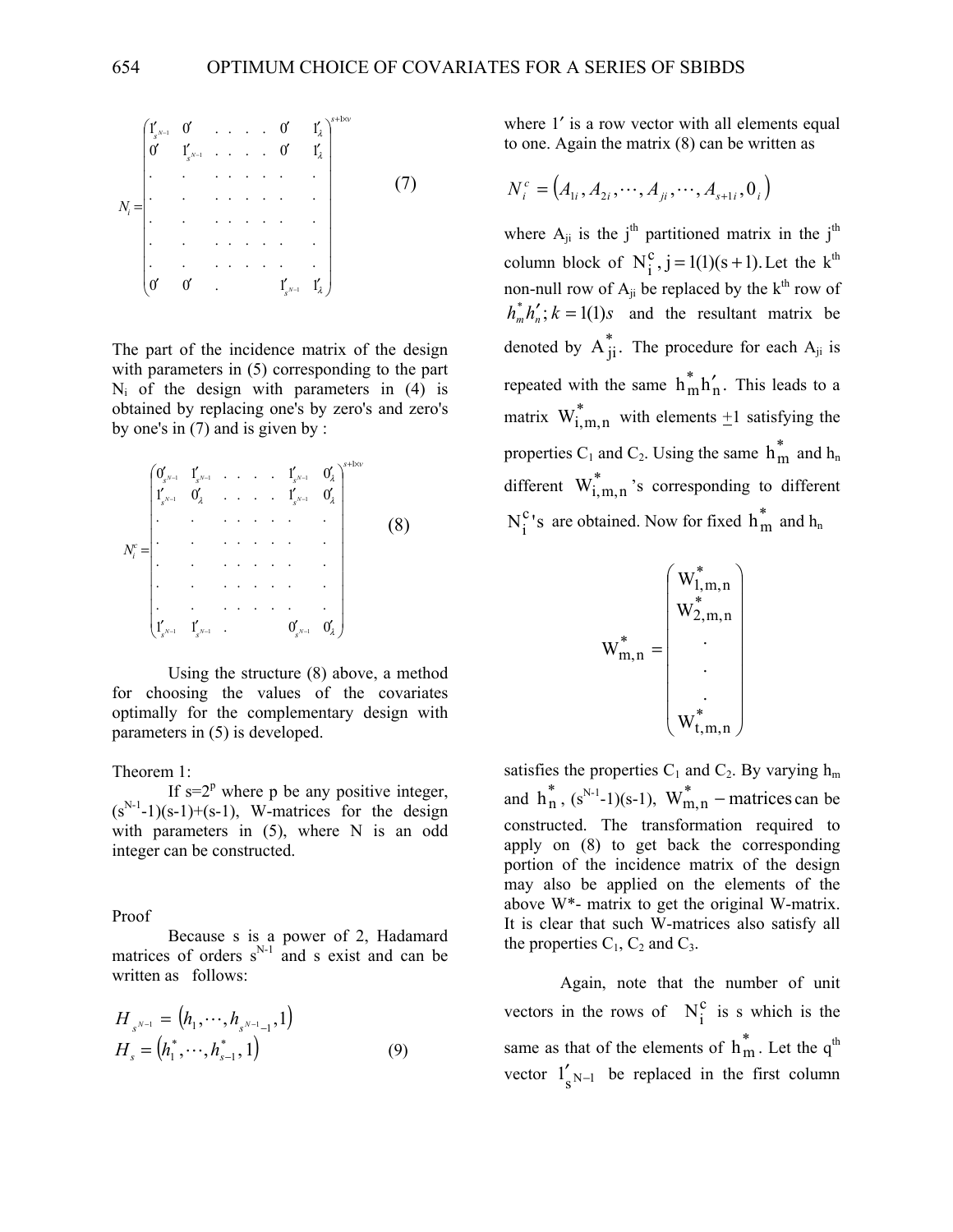block matrix of  $N_i^c$  by  $+1'_{s^{N-1}}$  or by  $-1'_{s^{N-1}}$ according as the  $q^{th}$  element of  $h_m^*$  is +1 or -1 respectively to get  $A_1^{**}$ . Now the rows of  $A_1^{**}$ are permuted cyclically to  $A_2^{**}, A_3^{**},..., A_{s+1}^{**}$  and hence a new W-matrix viz.  $W_{m}^{**}$  can be constructed. It is easy to show that these  $W_m^{**}$  matrices together with  $W_{m,n}^{**}$ satisfy all the conditions  $C_1$ ,  $C_2$  and  $C_3$ . In all,  $(s^{N-1}-1)(s-1)+(s-1)$ , W-matrices exist. The procedure is illustrated through the following example.

#### Example: 3

 The SBIBD whose blocks are 2-flats of PG (3,2) is considered so that the parameters of the SBIBD are v=b=15, r=k=7,  $\lambda$ =3. Now the complement of this design has parameters  $v'=b'=15$ ,  $r'=k'=8$ ,  $\lambda'=4$ .

The sets of blocks of the complementary design of Example 1 where the treatment corresponding to the point  $(x_0, x_1, x_2, x_3)$  is indexed by  $2^3x_0+2^2x_1+2x_2+x_3$  are:

 $S_1 = [(8,9,10,11,12,13,14,15),$  $(2,3,4,5,10,11,12,13), (2,3,4,5,8,9,14,15)]$  $S_2 = [(4,5,6,7,12,13,14,15), (1,3,5,7,8,10,12,14),$  $(1,3,4,6,8,10,13,15)]$  $S_3 = [(2,3,6,7,10,11, 14,15), (1,3,4,6,9,11,12,14),$  $(1,2,4,7,9,10,12,15)]$  $S_4 = \left[ (1,3,5,7,9,11, 13,15), (2,3,6,7,8,9,12,13) \right]$  $(1,2,5,6,8,11,12,15)$  $S_5 = [(4,5,6,7,8,9,10,11), (1,2,5,6,9,10,13,14),$ (1,2,4,7,8,11,13,14)].

The Hadamard matrices of orders 2 and 4 exist and are written as:

$$
H_2 = \begin{pmatrix} +1 & +1 \\ -1 & +1 \end{pmatrix} = [h_1, 1]
$$
  
and  $H_4 = \begin{pmatrix} +1 & +1 & +1 \\ -1 & -1 & +1 & +1 \\ +1 & -1 & -1 & +1 \\ -1 & +1 & -1 & +1 \end{pmatrix} = \begin{bmatrix} h_1^*, h_2^*, h_3^*, 1 \end{bmatrix}$ 

Using  $h_1$  and  $h_1^*(i = 1(1)3)$  and proceeding as in Theorem 1, three W-matrices can be constructed. The construction of a W-matrix viz.  $W_{11}^*$  is illustrated using  $h_1$  and  $h_1^*$ :

| $\mathbf{0}$            | $\sim 0$     |                |                          | $0 \t 0 \t 0 \t 0 \t 0 +1 -1 +1 -1 +1 -1 +1 -1$ |        |  |                                                            |  |  |          |                    |
|-------------------------|--------------|----------------|--------------------------|-------------------------------------------------|--------|--|------------------------------------------------------------|--|--|----------|--------------------|
|                         |              | $0 +1 -1$      | $+1$                     |                                                 |        |  | $-1$ 0 0 0 0 -1 +1 -1 +1                                   |  |  | $\sim 0$ | $\overline{0}$     |
|                         | $0 -1 +1$    |                | $-1$                     |                                                 |        |  | $+1$ 0 0 -1 +1 0 0 0 0 -1 +1                               |  |  |          |                    |
| $\mathbf{0}$            | $\mathbf{0}$ | $\sim 0$       | $+1$                     |                                                 |        |  | $+1$ $-1$ $-1$ 0 0 0 0 +1 +1 $-1$ $-1$                     |  |  |          |                    |
| $+1$                    |              | $0 -1$         | $\overline{\phantom{0}}$ |                                                 |        |  | $-1$ 0 +1 +1 0 -1 0 -1 0 +1                                |  |  |          | $\sim$ 0           |
| $-1$                    | $0 +1$       |                | $-1$                     | $0 + 1$ $0 -1$ $0 + 1$ $0$ $0 -1$ $0 +1$        |        |  |                                                            |  |  |          |                    |
|                         | $0 +1 +1$    |                | $\overline{\phantom{0}}$ | $0 -1 -1 0 0 +1 +1 0 0 -1 -1$                   |        |  |                                                            |  |  |          |                    |
| $+1$                    |              |                | $0 -1 -1$                |                                                 | $0 +1$ |  | $0 \t 0 \t +1 \t 0 \t -1 \t -1 \t 0 \t +1$                 |  |  |          | $\hspace{0.1em} 0$ |
|                         | $-1$ $-1$ 0  |                | $+1$                     |                                                 |        |  | $0 \t 0 \t +1 \t 0 \t -1 \t -1 \t 0 \t +1 \t 0 \t 0 \t +1$ |  |  |          |                    |
| $+1$                    | $0 +1$       |                | $\sim 0$                 |                                                 |        |  | $-1$ 0 $-1$ 0 $+1$ 0 $+1$ 0 $-1$                           |  |  |          | $0 -1$             |
|                         | $0 +1 -1$    |                | $\sim 0$                 | $0 -1 +1 +1 -1 0 0 -1 +1$                       |        |  |                                                            |  |  | $\sim 0$ | $\sim$ 0           |
| $-1$ $-1$               |              | $\overline{0}$ | $\overline{0}$           |                                                 |        |  | $+1$ $+1$ 0 $-1$ 0 0 $-1$ $+1$ 0                           |  |  |          | $0 +1$             |
| $\overline{\mathbf{0}}$ | $\sim 0$     |                | $0 +1$                   |                                                 |        |  | $+1$ $-1$ $-1$ $+1$ $+1$ $-1$ $-1$ 0 0                     |  |  | $\bf{0}$ | $\mathbf{0}$       |
| $+1$                    | $-1$         | $\mathbf{0}$   | $\overline{\phantom{0}}$ | $-1$ +1 0 0 -1 +1 0 0 +1 -1                     |        |  |                                                            |  |  |          | $\mathbf{0}$       |
| $(-1 +1)$               |              |                |                          | $0 -1$ 0 0 +1 -1 0 0 +1 0 -1 +1                 |        |  |                                                            |  |  |          | 0)                 |

Similarly, by taking the combinations  $(h_1, h_2^*)$ ,  $(h_1, h_3^*)$   $W_{12}^*$  and  $W_{13}^*$  can be constructed. Another matrix  $W_1^*$  using  $h_1$  is given below:

| $\mathbf{0}$             | $\overline{0}$ |        | $0\quad 0$ | $\mathbf{0}$            | $\mathbf{0}$              | $\boldsymbol{0}$         | $-1$ $-1$          |                |              |              |                      |            |                           | $+1$ $+1$ $+1$ $+1$ $-1$ $-1$ |
|--------------------------|----------------|--------|------------|-------------------------|---------------------------|--------------------------|--------------------|----------------|--------------|--------------|----------------------|------------|---------------------------|-------------------------------|
|                          |                |        |            |                         | $0 +1 +1 +1 +1 0 0$       |                          | $0\quad 0$         |                |              |              |                      |            | $-1$ $-1$ $-1$ $-1$ 0 0   |                               |
|                          |                |        |            | $0 -1 -1 -1 -1 0$       |                           | $\overline{\phantom{0}}$ | $+1$ $+1$          |                | $\mathbf{0}$ | $\mathbf{0}$ |                      |            | $0 \t 0 +1 +1$            |                               |
| $\mathbf{0}$             | $\bf{0}$       |        |            |                         | $0 -1 +1 -1 +1$           |                          | $\sim 0$           | $\overline{0}$ |              |              |                      |            | $0 \t 0 +1 -1 +1 -1$      |                               |
| $+1$                     |                | $0 +1$ |            |                         | $0 -1 0 -1$               |                          | $+1$               | $\mathbf{0}$   | $+1$         |              |                      |            | $0 -1 0 -1 0$             |                               |
|                          |                |        |            | $-1$ 0 $-1$ $+1$ 0 $+1$ |                           | $\sim$ 0                 | $-1$               | $\mathbf{0}$   | $-1$         |              |                      |            | $0 \t 0 \t +1 \t 0 \t +1$ |                               |
|                          | $0 -1 +1$      |        |            |                         | $0 \t 0 \t +1 \t -1$      |                          | $\bf{0}$           | $\sim 0$       |              |              |                      |            | $-1$ +1 0 0 +1 -1         |                               |
| $+1$                     |                |        |            | $0 -1 +1 0 -1$          |                           | $\sim 0$                 | $0 +1$             |                |              |              |                      |            | $0 -1 +1 0 -1 0$          |                               |
|                          |                |        |            |                         | $-1$ +1 0 -1 0 0 +1       |                          | $0 -1$             |                |              |              |                      |            | $+1$ 0 $-1$ 0 0 $+1$      |                               |
| $-1$                     | $0 +1$         |        |            |                         | $0 -1 0 +1$               |                          | $0 + 1$            |                |              |              | $0 -1 0 +1$          |            |                           | $0 -1$                        |
|                          |                |        |            |                         | $0 +1 -1 0 0 +1 -1$       |                          | $+1$ $-1$          |                |              |              | $0 \t 0 \t +1 \t -1$ |            |                           | $0 \quad 0$                   |
| $+1$ $-1$                |                |        |            |                         | $0 \t 0 +1 -1 \t 0$       |                          | $-1$ 0             |                |              |              | $0 +1 -1 0$          |            |                           | $0 +1$                        |
| $\overline{\phantom{0}}$ | $\overline{0}$ |        |            |                         |                           | $0 -1 +1 +1 -1$          | $-1$ +1            |                | $+1$ $-1$    |              |                      | $0\quad 0$ | $\mathbf{0}$              | $\mathbf{0}$                  |
|                          | $+1$ $+1$      |        |            |                         | $0 \t 0 \t -1 \t -1 \t 0$ |                          | $0 -1$             |                | $-1$ 0       |              |                      |            | $0 + 1 + 1$               | $\mathbf{0}$                  |
| $(-1 -1$                 |                |        |            |                         |                           |                          | $0 +1 0 0 +1 +1 0$ |                |              | $0 +1$       |                      |            | $0 -1 -1$                 | $\left( 0 \right)$            |

Thus four W-matrices  $W_{11}^*$ ,  $W_{12}^*$ ,  $W_{13}^*$  and  $W_1^*$  are constructed satisfying conditions  $C_1-C_3$ .

#### References

Bose, R. C. (1939). On the construction of balanced incomplete block designs. *Annals of Eugenics*, *9*, 353-399.